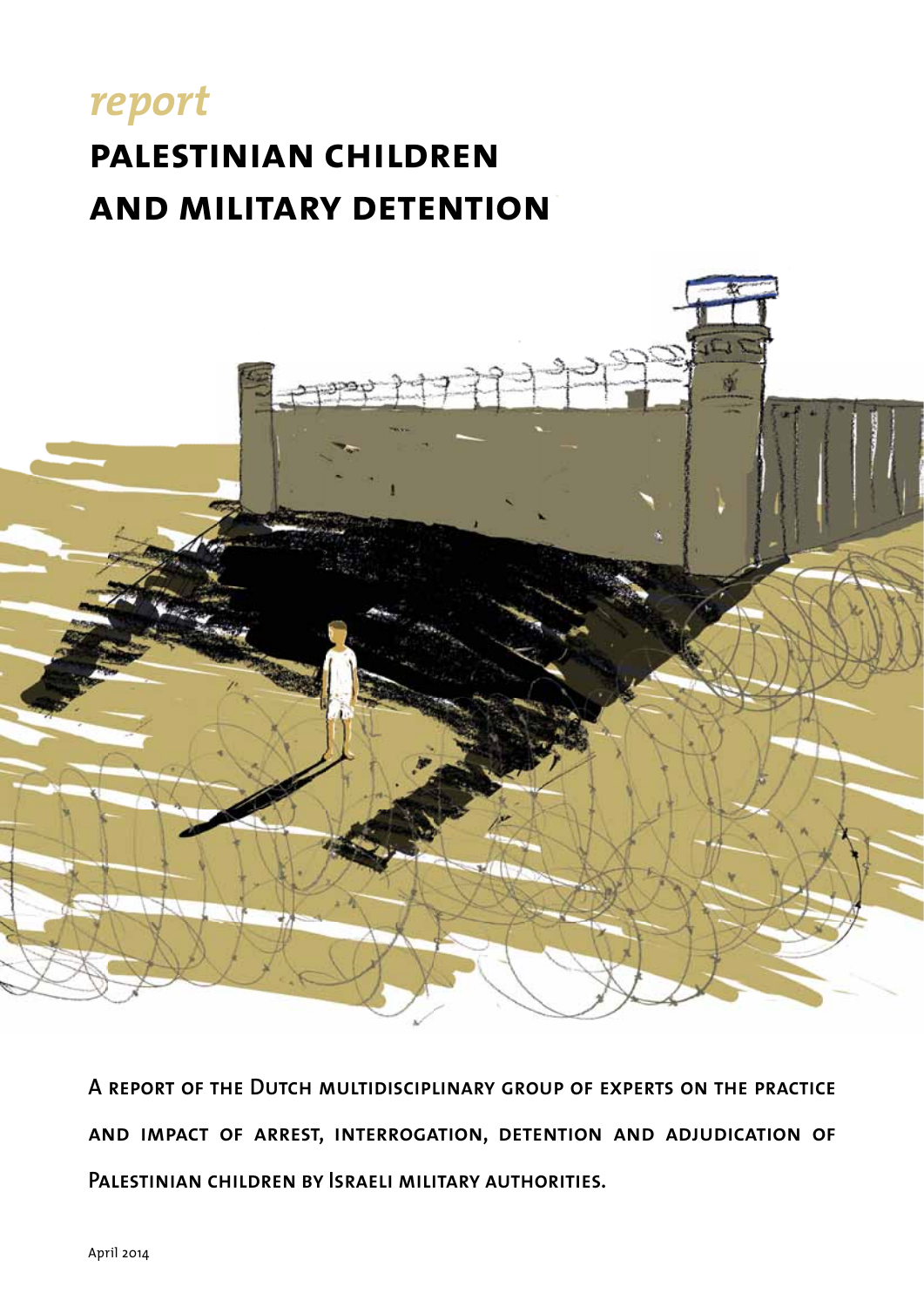

The aim of this report is to ask the Dutch government, particularly the Minister of Foreign Affairs, to pay special attention to the practice of arrest, interrogation, detention and adjudication of Palestinian children by Israeli military authorities in the West Bank. This report encourages the Minister, in his relations with Israeli and Palestinian authorities, and, where possible, in the context of the European Union, to promote that arrest, interrogation, detention and adjudication of Palestinian children by Israeli military authorities only takes place in accordance with the internationally recognized rights of the child and the standards associated with those rights.

Illustrations cover and page 2: Josefien Versteeg Graphic design: AzimDezign.nl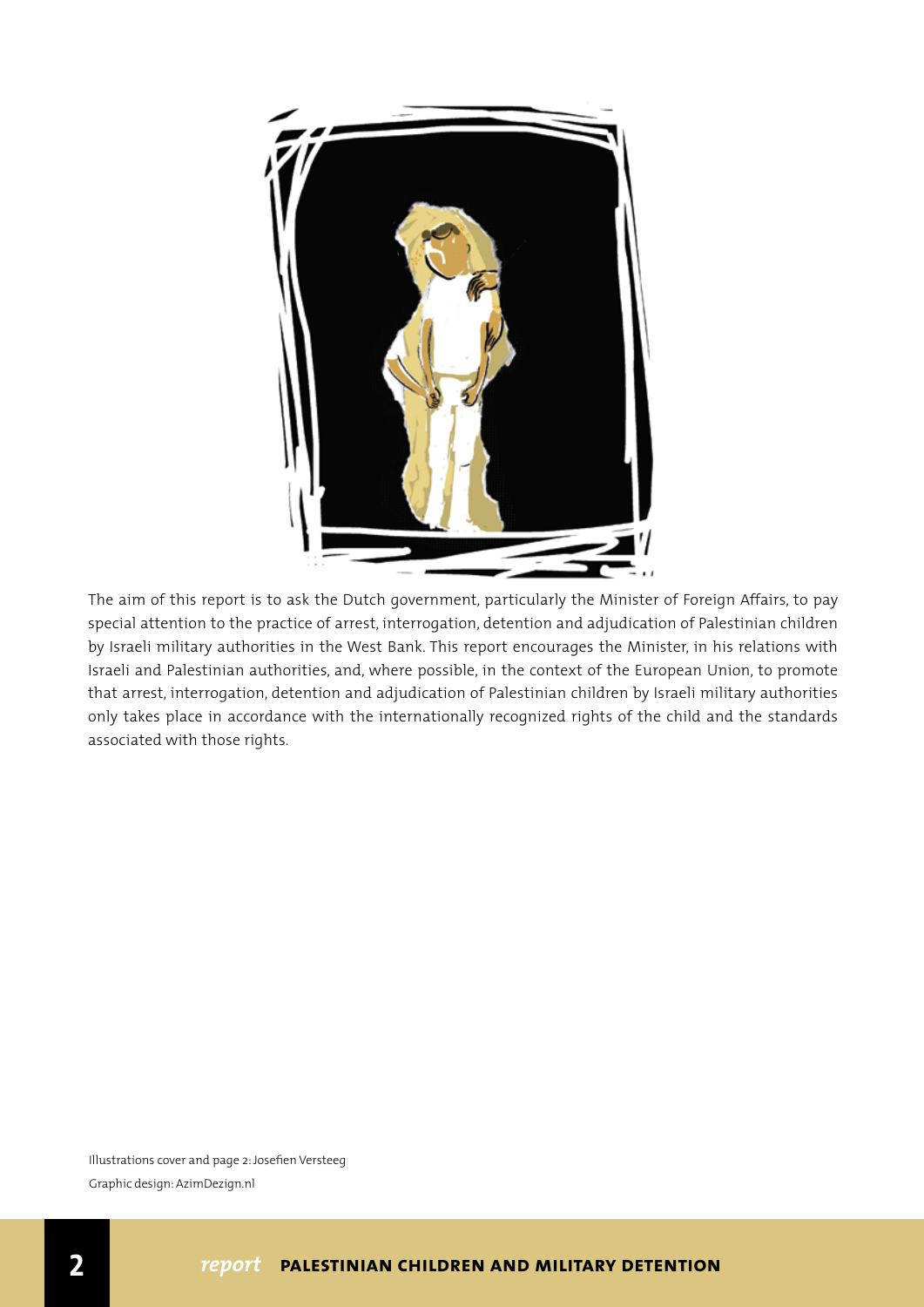# *report* **palestinian children and military detention**

**A report of the Dutch multidisciplinary group of experts on the practice and impact of arrest, interrogation, detention and adjudication of Palestinian children by Israeli military authorities.** 

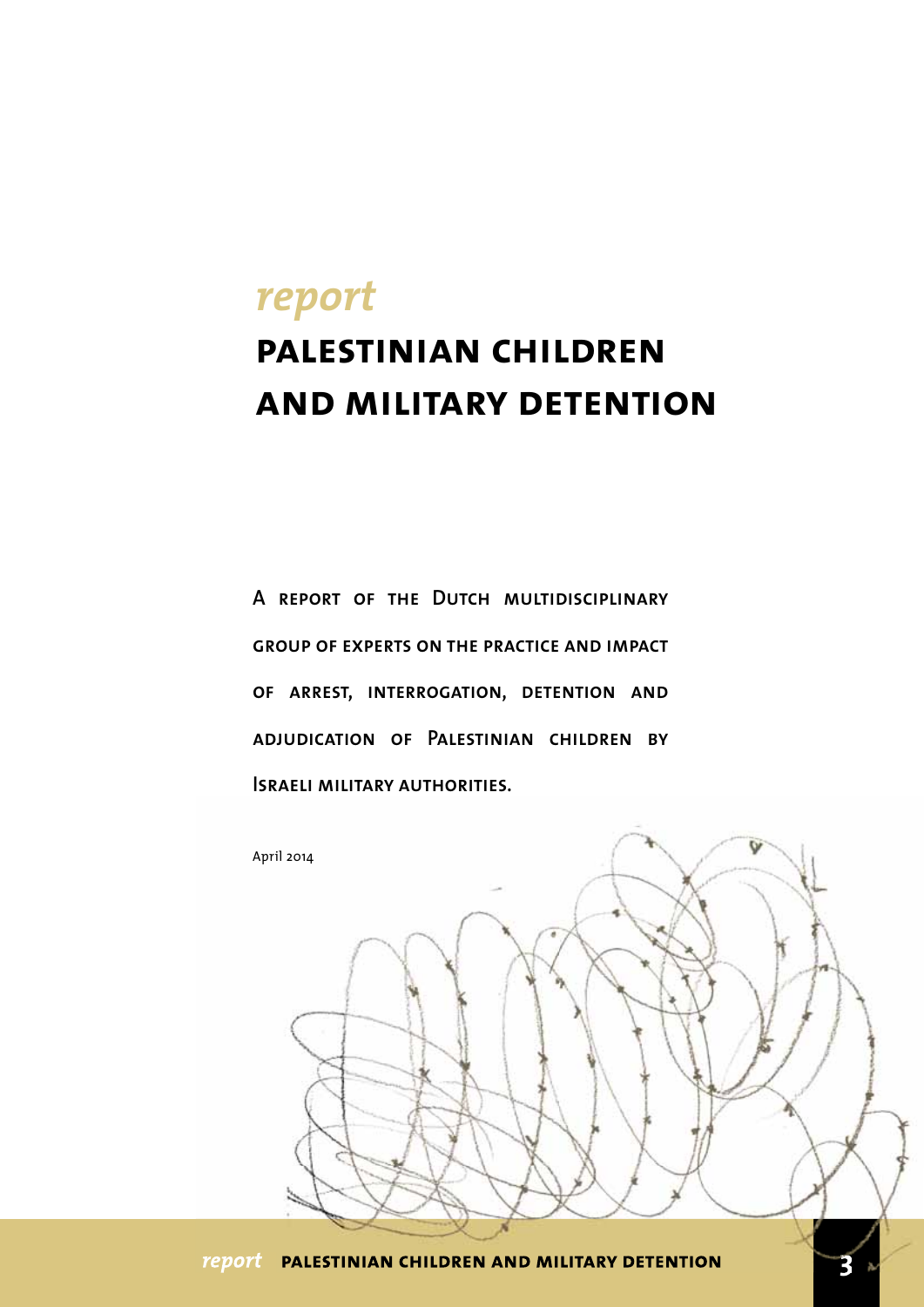### **Summary**

At the request of *gate48* - Platform for Critical Israelis in the Netherlands and *Palestine Link*, a Dutch multidisciplinary expert-group visited Israel and the Occupied Palestinian Territories in the West Bank from 23 November till 1 December 2013. The visit was in response to alarming reports from Israeli, Palestinian and international organizations, including UNICEF. The purpose of the visit was to get an accurate picture of the practice of arrest, interrogation, detention and adjudication of Palestinian children, who are being accused, by Israeli military authorities, of committing crimes. The expertgroup was particularly interested in the ways in which these practices affect the accused children as well as their families and their communities. Ultimately, the expert-group aimed to develop a concrete set of recommendations for the Dutch government, to be used in consultation with the Israeli government and the Palestinian Authority, to improve the treatment of Palestinian children and ensure that their internationally recognized rights are respected.

The expert-group conducted interviews with many individuals and organisations: children and their parents, school teachers, lawyers who try to provide Palestinian children with adequate legal assistance, professionals who provide mental health services to Palestinian children, as well as representatives from UNICEF, the Palestinian Authority and Israeli, Palestinian and international non-governmental children's and human rights organizations and representatives of the Dutch government (in Ramallah and Tel Aviv). The group was also present for a number of military court sessions in the West Bank, where members spoke with a spokesperson from the Israeli military authorities (IDF). Despite numerous attempts and requests, the Israeli authorities did not provide the group any opportunity to speak with representatives from the Israeli government or members of the Israeli parliament.

Based on its own observations and interviews, as well as the Concluding Observations of the UN Committee on the Rights of the Child in relation to Israel of 2013, the 2013 UNICEF report, and other publications and sources of information (see full report for references), the expert-group has reached the conclusion that the treatment of Palestinian children accused of committing crimes by the Israeli military authorities represents a serious, systemic and systematic violation and disregard of the rights of these children. This method of treatment has a significant negative impact on the lives of the affected children, their families and their communities. This also raises many questions about the rights of these children and their families.

The practice of arrest, interrogation, detention and adjudication of Palestinian children by Israeli military authorities cannot be separated from its general context and, in particular, the nearly fifty-year military occupation of the Palestinian Territories by Israel. Various authoritative international bodies have found the military occupation as well as specific Israeli activities in the Occupied Palestinian Territories (such as the building of the Wall) to be in violation of international law. The UN Security Council, the International Court of Justice, the International Red Cross, the Human Rights Council and different UN human rights committees have expressly denounced these activities (see full report for references). A structural solution in order to end the widespread violations of the rights of (accused) Palestinian children by Israeli military forces in the West Bank would be an end of the military occupation, which the UN has expressly urged Israel to do so (UN Security Council, Resolution 242 (S/RES/242), 22 November 1967). This will need to be part of a (peace) agreement between the Israeli government and the Palestinian Authority. The expert-group takes the view that, in the context of the current peace talks, the Dutch government,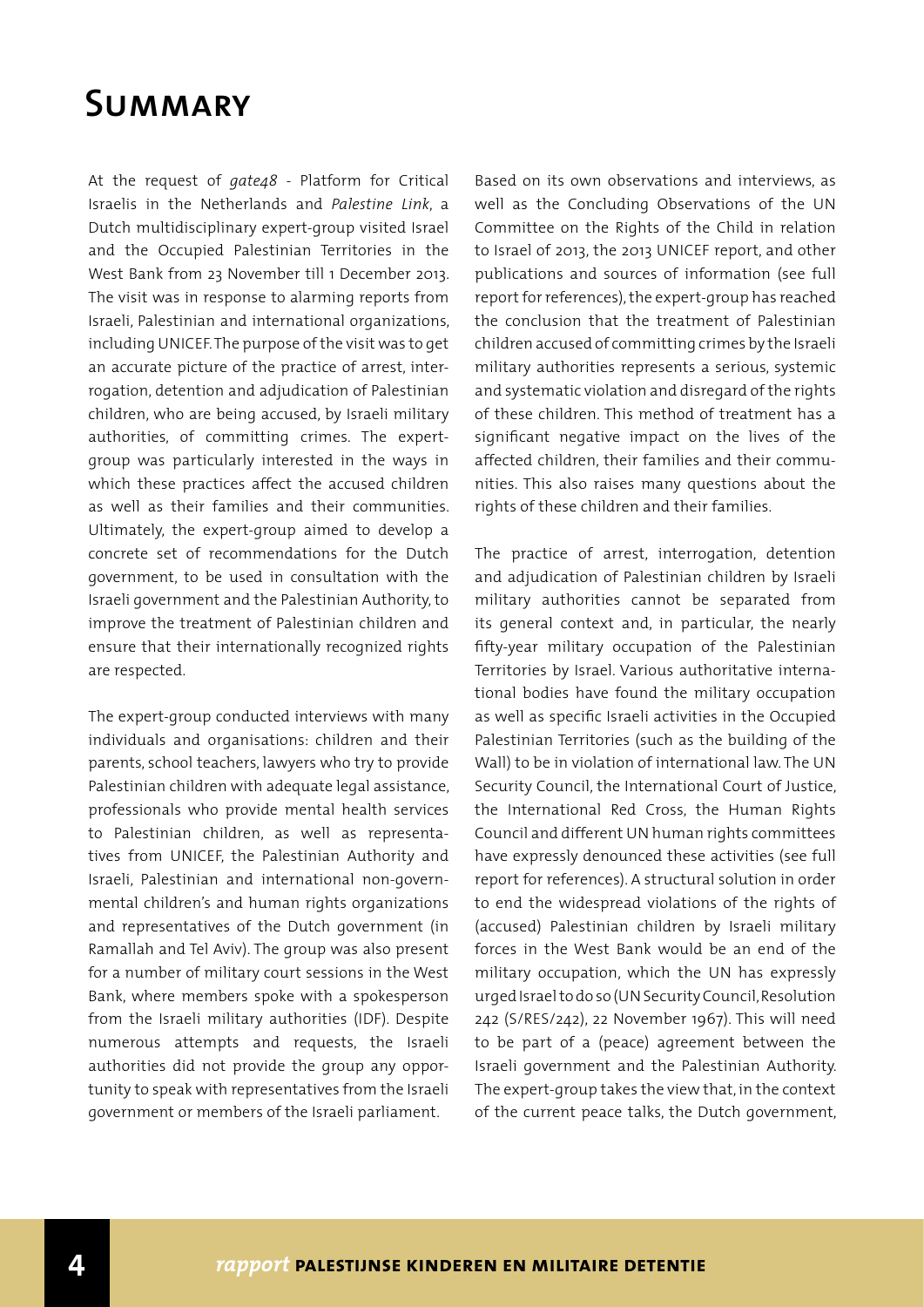where possible in conjunction with the European Union, should ask that special attention be paid to the treatment of Palestinian children by Israeli soldiers.

Changes in the short term will have to be pursued within the existing framework of arrest, interrogation and detention of Palestinian children by Israeli military authorities, their adjudication by Israeli military courts, and the international law applicable to them, such as the Convention on the Rights of the Child and the Fourth Geneva Convention.

The primary responsibility for ending the children's rights violations lies with the Israeli government. In the opinion of the expert group, the Dutch government, in its relations with the Israeli government, the Palestinian Authority and where possible in context of the European Union, should exert maximum effort in contributing to the ending of those violations.

The expert-group urges the Dutch government to explicitly voice its concerns about the serious violations of children's rights associated with the practice of arrest, interrogation, detention and adjudication of Palestinian children by Israeli military authorities. Where possible, this should be done within the context of the European Union.

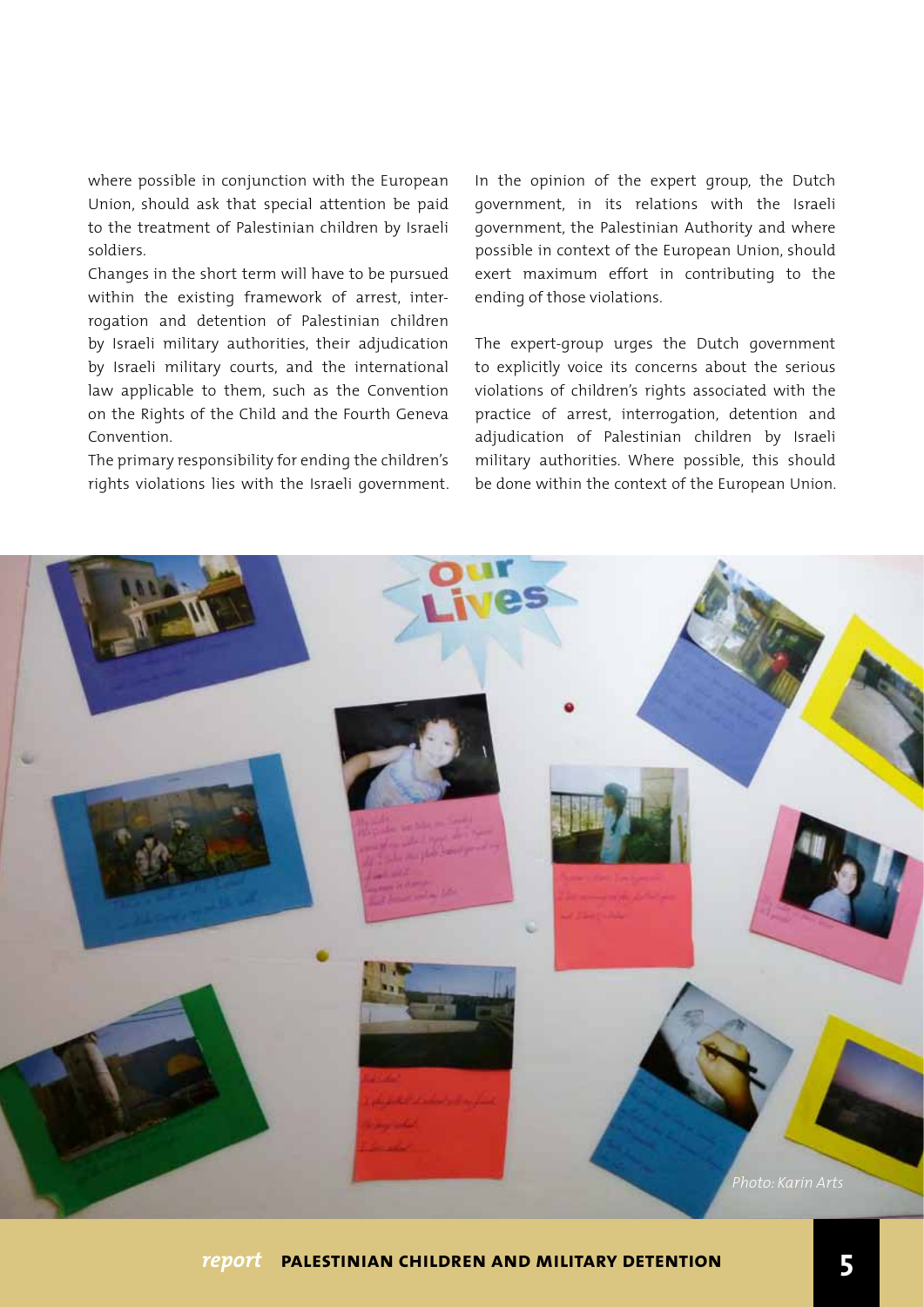The Dutch government should also urge the Israeli authorities to fulfill their obligations under the Convention on the Rights of the Child, which is also ratified by Israel.

The expert-group proposes a number of practical measures that the Dutch government should recommend and support. These include, among others, the following measures, which are necessary to ensure that the arrest, interrogation, detention and adjudication of Palestinian children by the Israeli military authorities is only carried out in accordance with the internationally recognized rights of the child and the standards associated with those rights (see chapter 7 of the report for a complete overview of the recommendations):

The expert-group calls upon the Dutch government to request the Israeli authorities to introduce and implement these concrete measures in a manner that is verifiable.

- 1. Ensure that arrest, detention and imprisonment of Palestinian children is only used as a measure of last resort and for the shortest period of time possible;
- 2. Replace the practice of nightly arrests with a summons system. Make sure the parents of arrested children are notified within 24 hours, informed of their child's location as well as the applicable possibilities for visitation, and given a permit to visit their child frequently during the detention period;
- 3. Make audiovisual recording of interrogations of Palestinian children mandatory. Safeguard that a lawyer representing the child and one of the child's parents are present during interrogations. Confessions or statements made by the child without the presence of a lawyer should be not admissible as evidence.
- 4. Take effective measures for avoiding pre-trial detention as much as possible via alternative measures and the use of bail proportionate to the seriousness of the offence allegedly committed by the child.
- 5. Take measures to ensure the existing practice of trial by military juvenile courts is brought in line with prevailing international standards;
- 6. Make sure the living conditions of Palestinian children in detention conform to international standards, with particular attention paid to appropriate education, medical and psychological care, sports and recreation, and independent monitoring of the treatment of these children;
- 7. Support and strengthen existing programs designed to help the physical and psychological recovery and the social reintegration of Palestinian children, who are released after having been arrested, interrogated, detained and tried by the Israeli military authorities. Programs that assist the families of these children should also be supported and strengthened.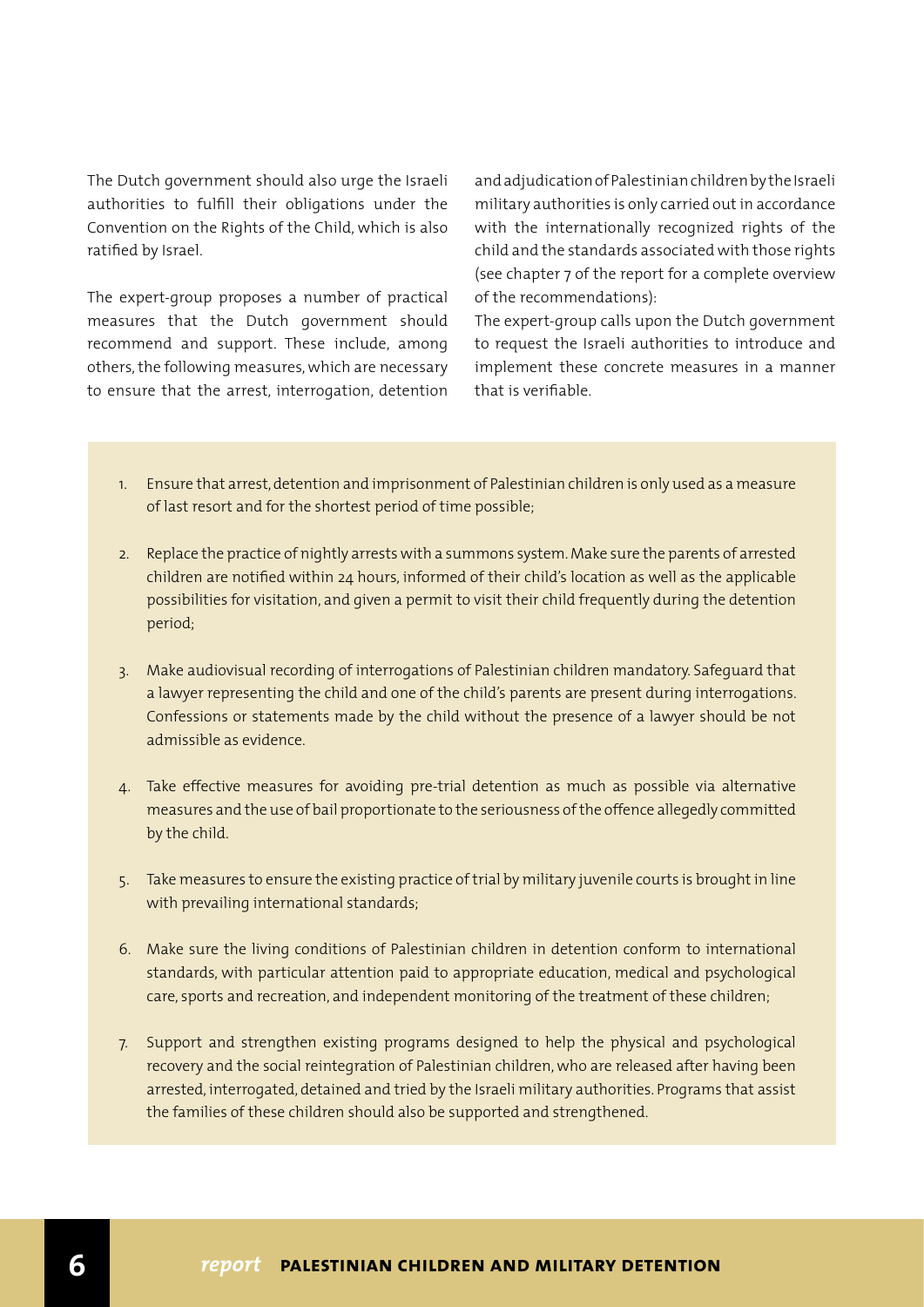## **Expert-group members**

#### **Prof. Jaap Doek PhD (Chair)**

Emeritus Professor of Family and Youth Law, VU University Amsterdam, The Netherlands; Chair UN Committee on the Rights of the Child, 2001-2007

#### **Prof. Dr. Karin Arts PhD**

Professor of International Law and Development, International Institute of Social Studies, The Hague, The Netherlands (part of Erasmus University Rotterdam)

#### **Prof. Peter van der Laan PhD**

Professor of Probation at VU University Amsterdam and senior researcher at the Netherlands Institute for the Study of Crime and Law Enforcement (NSCR)

#### **Prof. Ton Liefaard PhD**

Professor of Children's Rights (UNICEF-chair), Leiden Law School, The Netherlands

#### **M.Sc Linda Vogtlander**

Child and adolescent psychiatrist, De Waag Utrecht, The Netherlands.

#### **Prof. Micha de Winter PhD**

Professor of Social Education and Youth Policy, Faculty of Social Sciences, Utrecht University, The Netherlands.

#### **Yannick van den Brink LL.M MA (secretary)**

PhD candidate juvenile justice, Leiden Law School, The Netherlands.